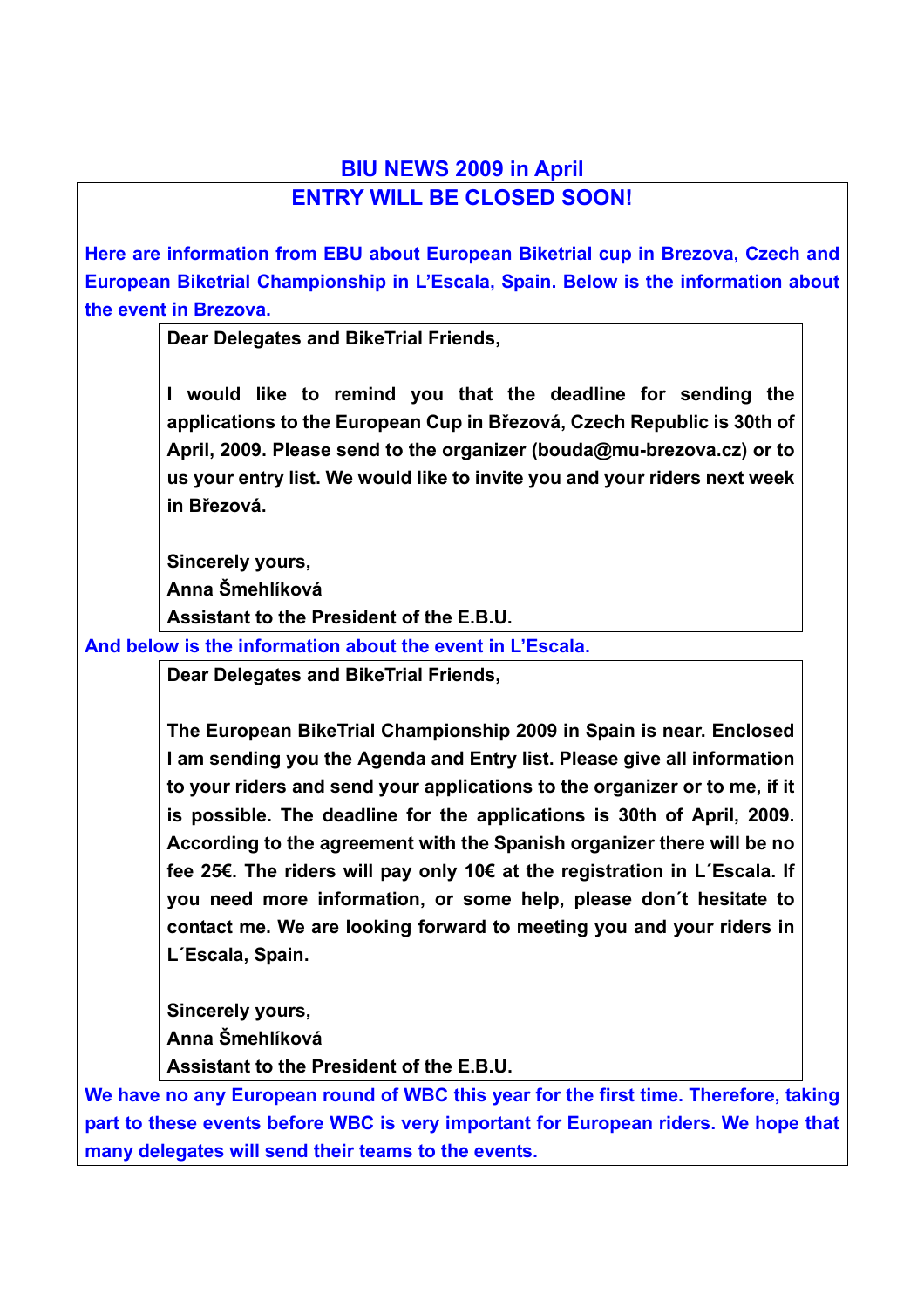| <b>News No.18 dated 29/04/2009</b>                                                                                                                                                                                                                                                                |
|---------------------------------------------------------------------------------------------------------------------------------------------------------------------------------------------------------------------------------------------------------------------------------------------------|
| <b>2009 WBC PROGRAM</b>                                                                                                                                                                                                                                                                           |
| It is the time to send 2009 WBC program. On 25th/April, we sent a sample of the document<br>to some delegates and asked to check it. Following is the correspondences with Marius<br>about it. The document will be finish soon and send it to all delegates by post.<br>It's ok from BUE side.   |
| Maybe remember delegates that a "new issue" will apply concerning<br>entry fee for riders. I do not know whether this is a good place/moment to<br>remember it.                                                                                                                                   |
| <b>Thanks</b><br><b>Màrius</b>                                                                                                                                                                                                                                                                    |
| Dear Marius,                                                                                                                                                                                                                                                                                      |
| Oh! I forgot. Thanks for your good advice!!!                                                                                                                                                                                                                                                      |
| Sincerely yours,                                                                                                                                                                                                                                                                                  |
| <b>Hiro</b>                                                                                                                                                                                                                                                                                       |
| Dear Marius,                                                                                                                                                                                                                                                                                      |
| Could you check it again?                                                                                                                                                                                                                                                                         |
| Sincerely yours,                                                                                                                                                                                                                                                                                  |
| <b>Hiro</b>                                                                                                                                                                                                                                                                                       |
| OK, but:                                                                                                                                                                                                                                                                                          |
| Paying the fee so late could mean that a delegate verifying in situ his<br>team (entry list) not at 100% will try to pay just for the riders he really<br>has Will BIU disqualify the whole team in case of conflict (entry list fee<br>not 100% paid)? Otherwise, this issue won't be effective. |
| Regards                                                                                                                                                                                                                                                                                           |
| <b>Màrius</b>                                                                                                                                                                                                                                                                                     |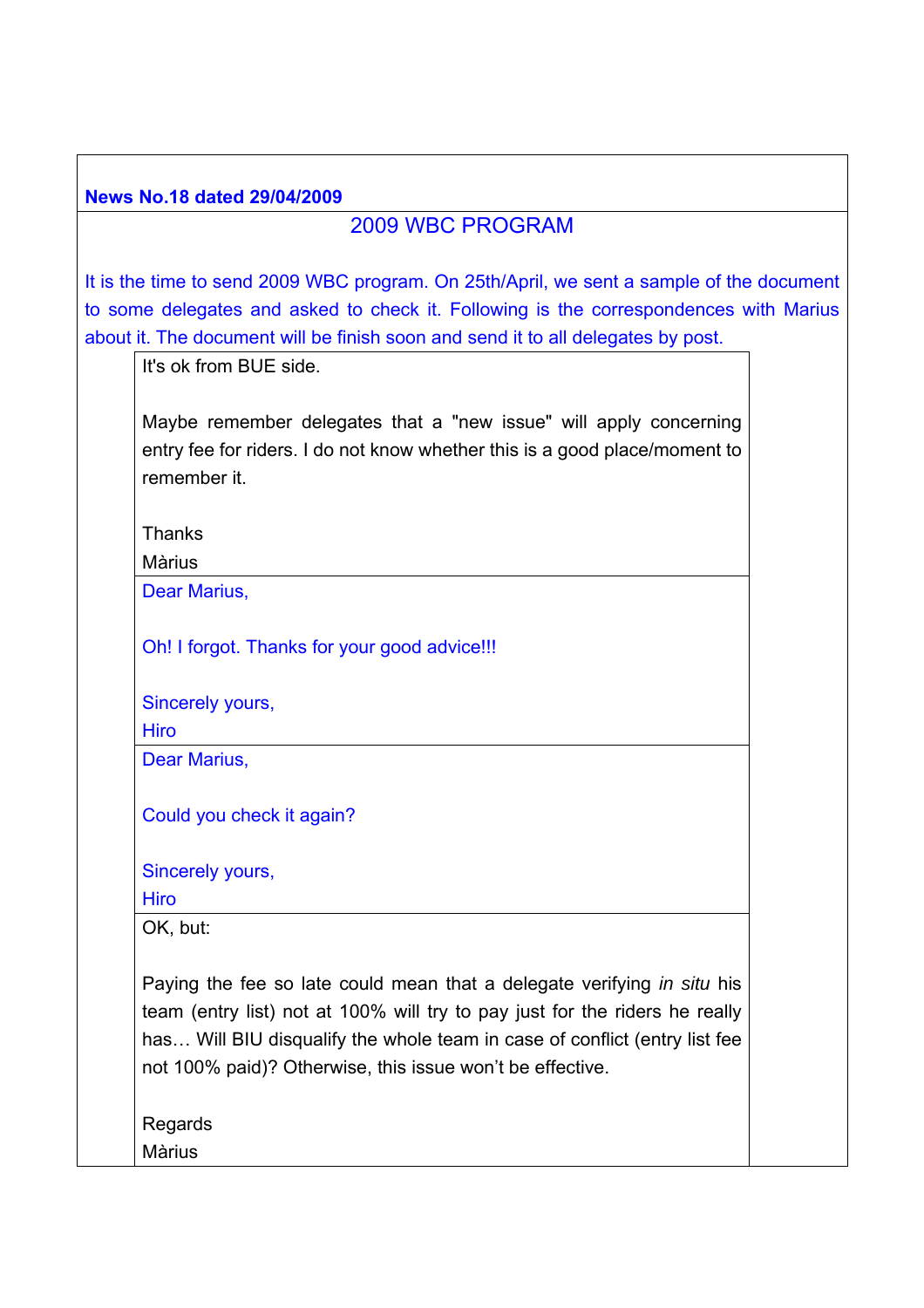#### Dear Marius,

As it is written in the rules, the delegate of the country should collect the fee when they accept the entry from ridrs. So that, when the delegate finished the list of the team, all fee are in the hand of the delegate. The total entry fee of his/her team should be paid from the delegate to the delegate of host country of the event before the first jury meeting. The fee also can be paid through the bank (Notice: all charge of bank to send the fee should be covered by sender) after BIU accepted the entry. So there will be a lot of days to pay. If the delegate sent the fee through the bank, he/she should send or bring the receipt to the event. In case of the delegate cannot attend the event, the team manager or the representative or a rider designated by the delegate can help it. We do not receive any entry directly from riders. Always through the delegate. Conversely speaking, it is a duty of the delegate. Entry thing should be strict.

Sincerely yours, **Hiro** 

#### ENTRY FEE:  $625$

This should be collected by the Delegate when the Entry is made by the rider before he/she sends the complete list to the BIU. If the rider does not arrive at the event (unless good proof or a valid reason - injury etc.) he/she will lose the €25. This will help a little to make sure that the Riding List is closer in number to the Entry List. The fee should be paid from the delegate (or team manager) to the delegate of the host country at least before the first jury meeting on Friday of the event. (Attention: 2009 WBC in China, the first jury meeting will be held on Wednesday).

Right!

Màrius

News No.17 dated 28/04/2009

# SECTION PLAN OF 2009 WBC IN CHINA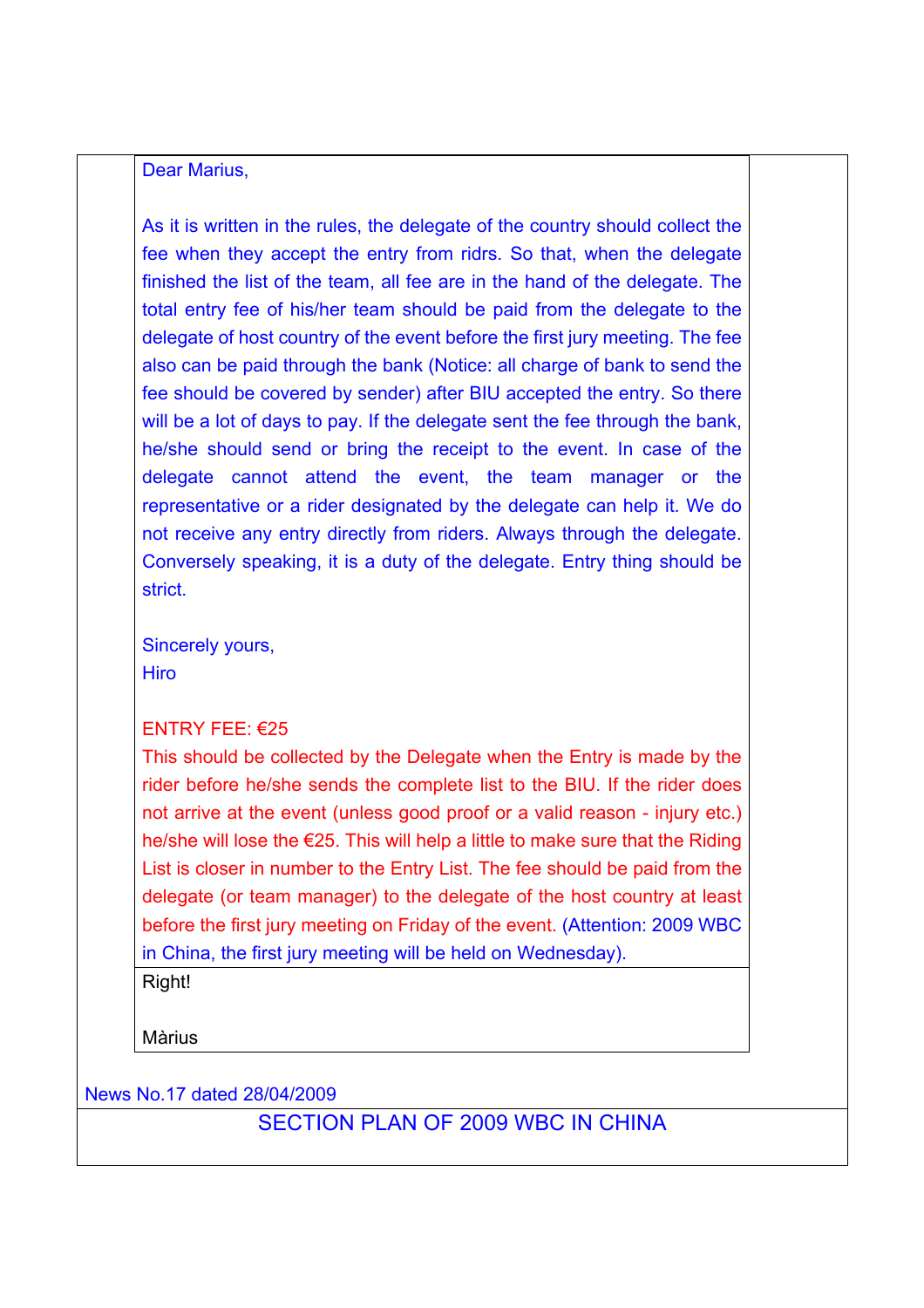Jason is planning to make 2 manmade sections at the plaza (the starting point). One will be 2 DRAGONS (please see the photo below/about 1/20 scale). It will be made of many oil (drum) cans. The other one will be stair cases. It will be made of many bamboo trees. These unique sections will be the symbols of the event.



News No.16 dated 27/04/2009

# BIKETRIAL UK

We got the information of changing UK delegate from Mr. Barry Deeks to Mr. Anthony Rew, Following is the correspondences about it.

Dear Hiro

Please could you forward all correspondence to Dave Bradley at dc\_bradley@tiscali.co.uk as I am no longer delegate for the UK. Due to my work commitments I am unable to give the role the attention it deserves. Many thanks for all your help over the last couple of years. Best wishes for the future.

Regards

Barry

Dear Barry,

Okay. I understood. I will accept to change the delegate of Biketrial UK. Please pass him the rules for this year and some important information to continue. Could you send one e-mail to the next person to send me following details and his face photo.

Name: Dave Bradley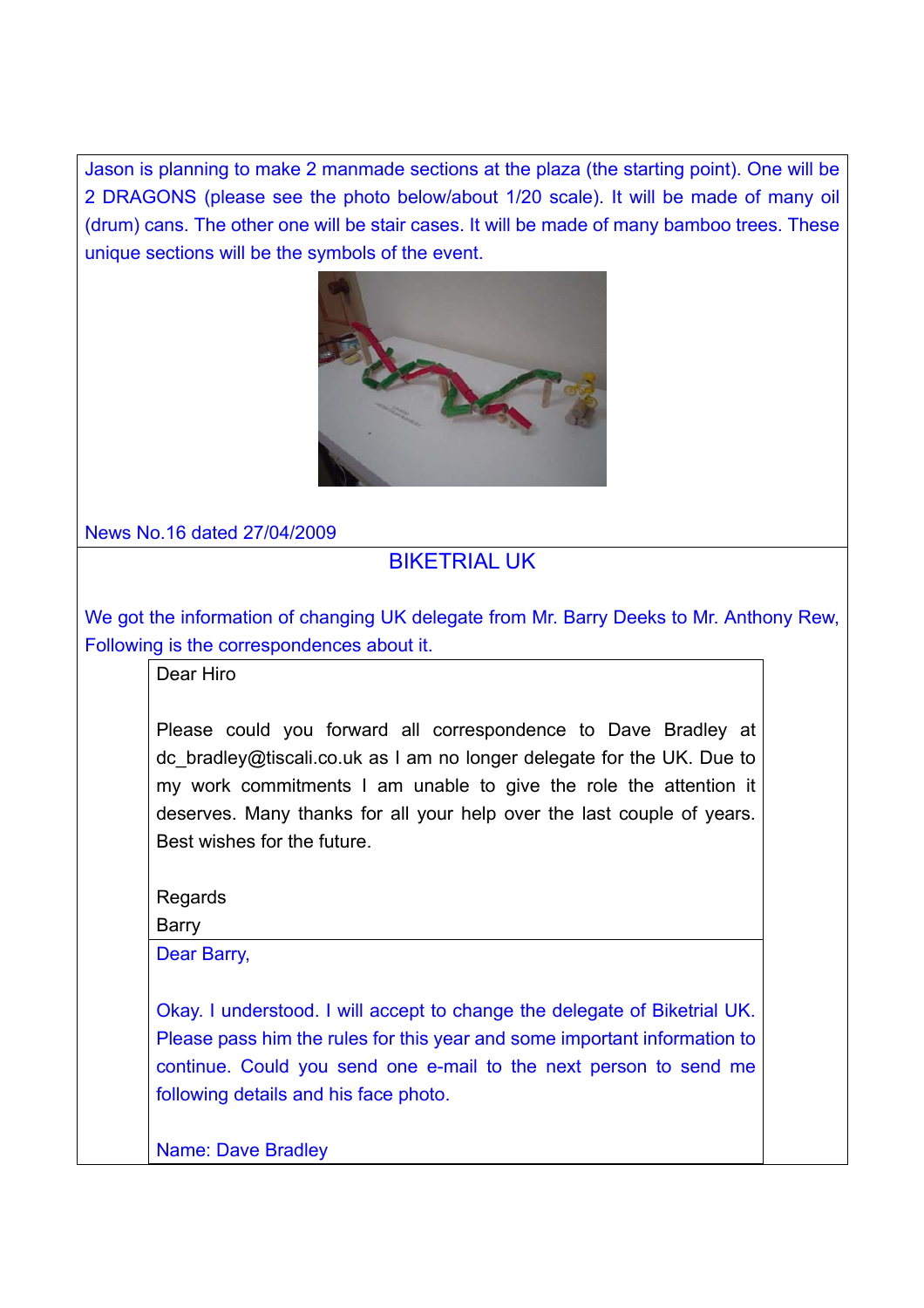Address:

Phone: Fax:

E-mail: dc\_bradley@tiscali.co.uk

Sincerely yours,

**Hiro** 

Hello Hiroshi,

My name and address are

Name: David Bradley Address: 41 Burlington Gardens, Hadleigh, BENFLEET, Essex, SS7 2JJ ENGLAND e-mail: dc\_bradley@tiscali.co.uk

I have received your email asking for details of the change of the British BIU delegate. There is a small problem as I am not the new British delegate. The new delegate is,

Anthony Rew and his address is,

Name: Anthony Rew, Address: Wolborough Barton, NEWTON ABBOT Devon, TQ12 1EJ ENGLAND

e-mail: wolborough@btconnect.com

Anthony has for many years organized BikeTrial competitions and is also the chairman of BikeTrial UK. I am also a committee member of BikeTrial UK and help Anthony with some of his secretary work and (if possible) it would be helpfull if you could cc me in when emailing Anthony with BIU news. Barry has kept me up to date so far this year with BIU news. At the present time Anthony has a problem with his computer as it is broken so he might take a little while to reply to you. Please feel free to contact me if you do not understand this email.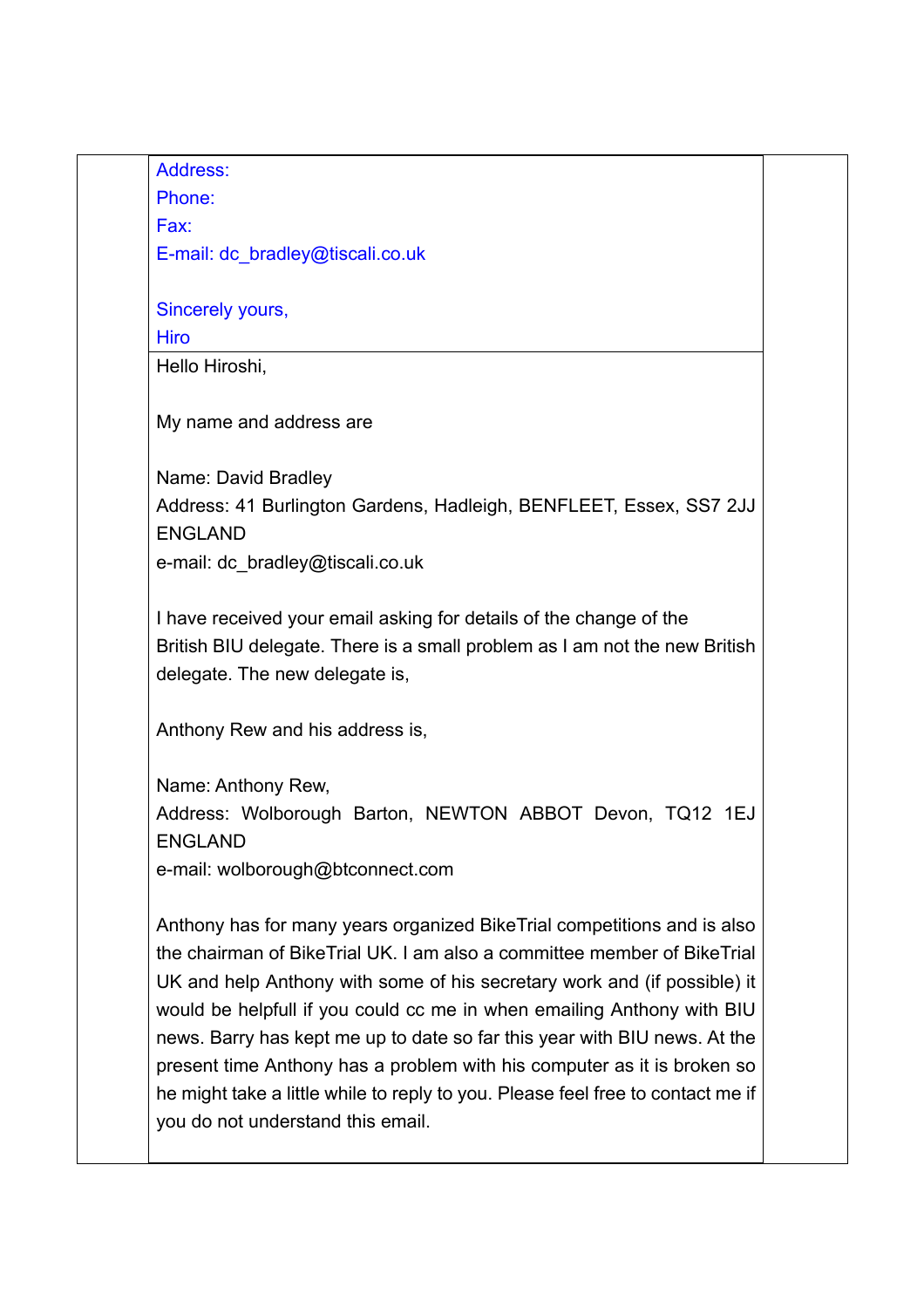Kindest regards,

David Bradley.

Dear David,

Thanks a lot for your contact and your explanation about the situation. I will send you all information about BIU from today. Please have good communication with Mr. Anthony Rew. First thing, could you send us face photos of you and Mr. Anthony? We want to introduce you to the other delegates. If you have event calendar of UK national championships, please send it to us (also the results). Japan (Biketrial Japan Union) made up their national team already by the results of their first round. What is your plan for the selection of UK team? We are planning to send the program of 2009 WBC soon and also China will send the event information by post. For UK, they (Printed stuff) will be addressed to the delegate Mr. Anthony Rew. Or do you want to send them to you as his secretary?

Sincerely yours, Hiroshi Hirano BIU president

News No.15 dated 24/04/2009

# TEAM JAPAN FOR 2009 WBC IN PING TANG, CHINA

BJU Technical group has decided the official selection of Japanese team for WBC this year after the first round of the national championship. This time, 23 riders were selected (3 Elite/4 Senior/4 Junior/4 Minime/4 Benjamin/2 Poussin/2 Femina) all together. And some more riders will be added in case of cancel from these riders. You can check the riders with their face photos on the BJU web page by a click below. Good luck to them for 2009 WBC!!! This year, ENTRY will be open from 27/June and will be closed to 27/July. Entry list of each country should be sent from each delegate to the BIU Head office in Japan during the term (please do not forget it).

http://www.bju.jp/modules/news/article.php?storyid=148

News No.14 dated 23/04/2009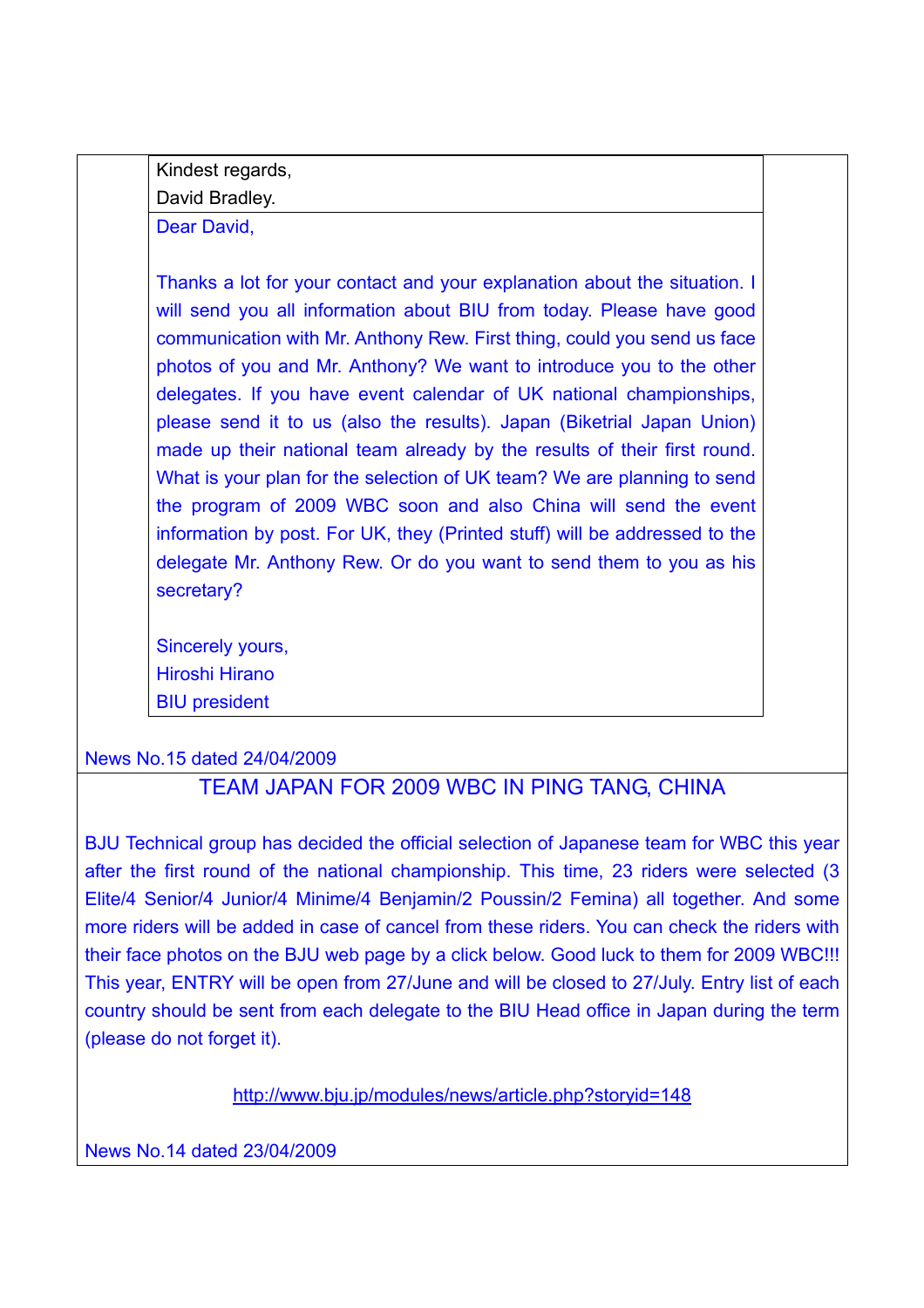# EUROPEAN CUP IN BRAZOVA

European Cup in Brezova is just around the corner. And here is the information from EBU, please check below. The city is very nice and they have a lot of experience hosting big events like WBC. We can say that it is one of the most powerful cities toward Biketrial because the mayor likes it very much. The venue (slope, rocks, stream, etc and even manmade ones - that they used to made) is perfect with beautiful nature around. Please find your opportunity to visit Brezova for the event!!!

Dear Delegates, BikeTrial Riders and Friends,

The European Cup in Březová, Czech Republic approaches. This event is organized by the organizer which has many successful experiences with organizing of many national championships and the European BikeTrial Championship 2005. I would like to remind you that the deadline for sending the applications is  $30<sup>th</sup>$  of April, 2009. Until this date you have to send your application to the organizer or to us. The European BikeTrial Union and the organizer invite you to a very nice and interesting event. We are looking forward to meeting you in Březová.

Sincerely yours, Anna Šmehlíková Assistant to the President of the E.B.U.

News No.13 dated 23/04/2009

# 2009 CONSTRUCTORS

We got an information about MONTY made entry for CONSTRUCTORS 2009 for WBC. Thanks for this. Monty has been making entry to the category since beginning. We feel thanks for their entry and supporting our sport with this. We are waiting for more entry from makers.

Dear Hiro!!

How are you!?! Monty was paying this week the annual payment of brand. Where I can do the revenue to you? Say me n ° complete +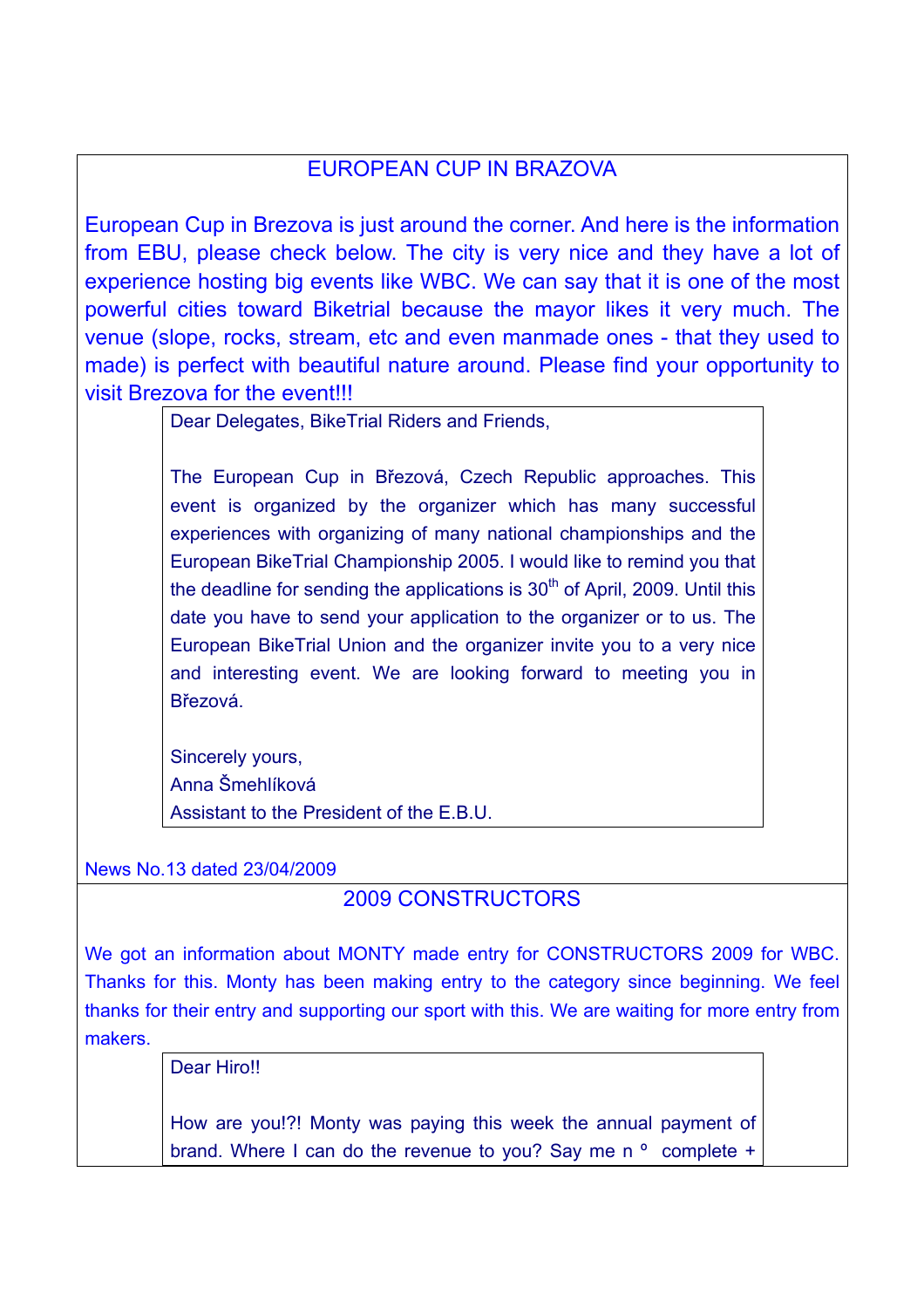IBAM! From the bank please THANK'S!

Administración BUE Biketrial Unión Española

Dear Batlle,

Thanks for your information. That is very nice. I will send you the bank detail soon. Thanks again.

Sincerely yours, **Hiro** 

News No.12 dated 22/04/2009

## 2009 ALL JAPAN BIKETRIAL CHAMPIONSHIP

You can check much more about the event with following.

FROM JASON:

Thanks for the news, I have put the ranking on Xbreaker.com, please check below:

http://www.xbreaker.com/ArticleShow.asp?ArticleID=2389 FROM BJU:

The results (including point ranking) of the event are below on the web page.

http://www.bju.jp/modules/tinyd/content/index.php?id=141

The photos of the event are below on the web page.

http://www.bju.jp/modules/tinyd/content/index.php?id=150

News No.11 dated 21/04/2009

TOMOYUKI OGAWA ON THE FRONT PAGE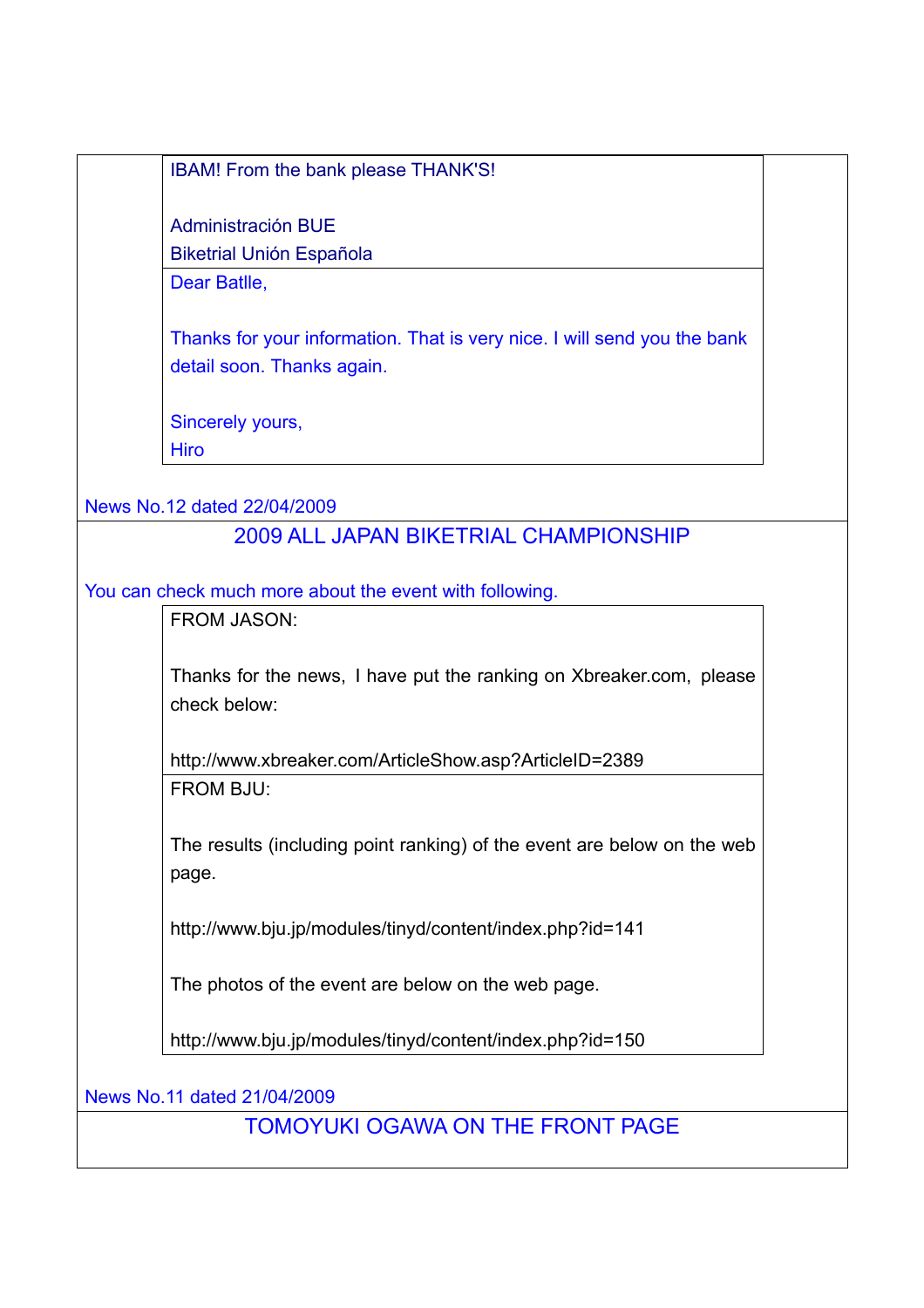Tomoyuki Ogawa, everyone also calls him as "Gatti" is one of the best Moto trial riders in Japan is on the front page of Monthly Trial Magazine "SHIZENYAMA-TSUUSHIN". He got the title of Minime World Champion in 1990 with Monty 219CH and changed to Moto Trial after that. And he got the title of National Trial Champion in 2007 with Honda (HRC support). He won the first round of National Trial Championship in March this year. GREAT!!! Hiro asked Ogawa to help Biketrial riding school in Kyoto in March. Tomoyuki Ogawa made his special surprise demo with Monty 218Kamel 2009 model that time. He said "It's been a long time I did not ride bike but it is a lot of fun". Actually it was great riding. Thanks Gatti! We hope him to come back to the national Champion of Trial this year.



News No.10 dated 21/04/2009

# 2009 NORTH AMERICAN CHAMPIONSHIP

We got mail from Mike that the support fee of BIU for NABC has arrived. It was sent to help the best North American rider taking part to 2009 WBC in China. This time Mike explained us about some difficulty of giving it as prize money for the winner of NABC.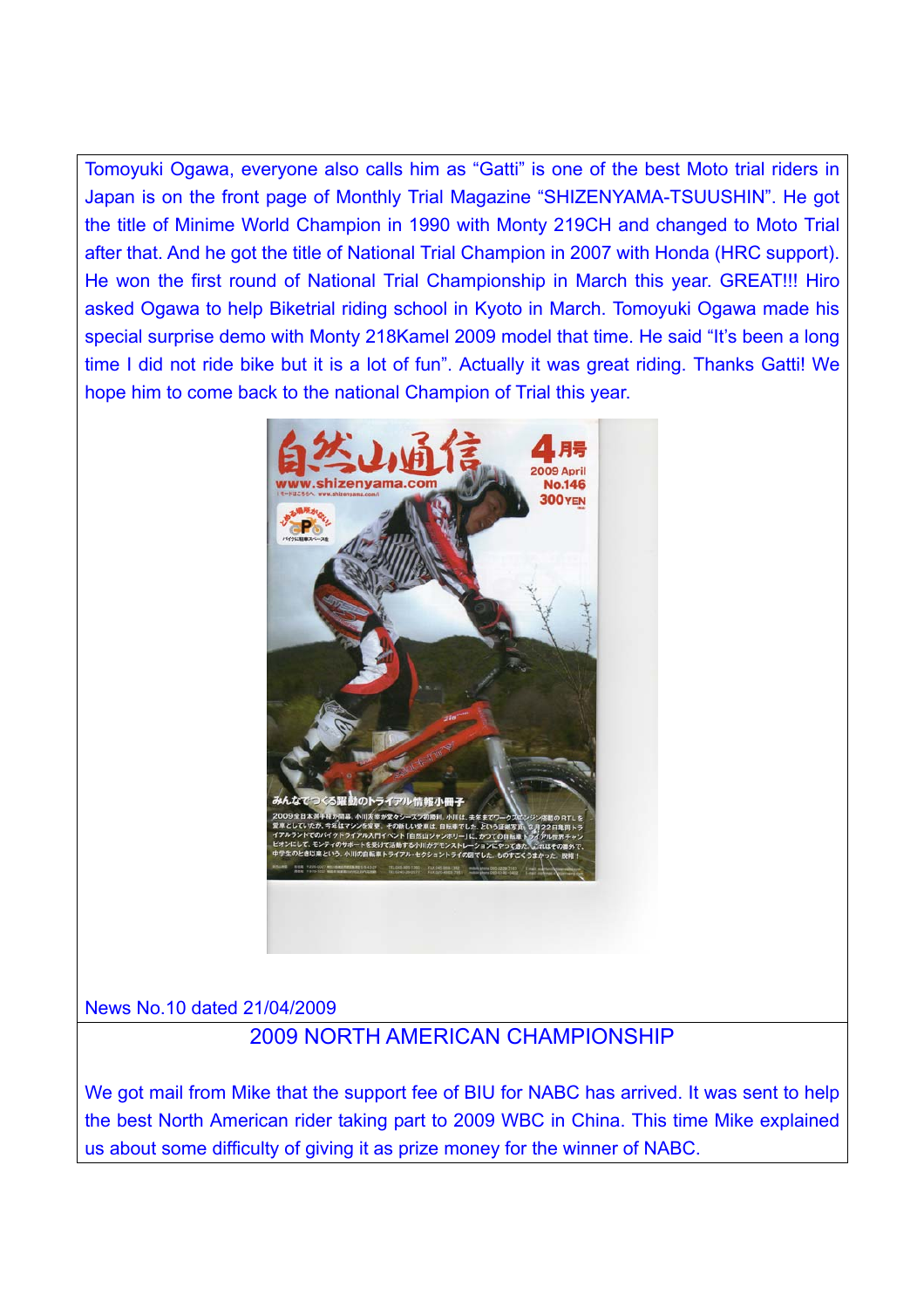His mail as follows. It is no problem with the idea of Mike. And we are very sure that John Webster is No.1 (according to his results in 2008) in the North America last year. Mike also wrote about Canadian Team for 2009 WBC. Great members!!! Glad to see Jeff's name in it. Good luck to the team.

I did receive the money for the NABC. As it is so close to the China round we have decided to give the China spot to John Webster based on last years results. He is obviously the best rider by far in North America. It would be too difficult to have a rider wait until the results from the NABC to book a flight to China for the WBC as it would be only 2 weeks away. I hope that is ok with you. So far the Canadian contingent for China looks like this

John Webster Jeff Anderson Steve Dicken John Goodwin Mitchell Long

Thanks for all your support,

Mike

First of all, thanks for your team!!! It is a support for you from BIU. You can decide the best way to use it.

Hiro

News No.09 dated 21/04/2009

2009 ALL JAPAN BIKETRIAL CHAMPIONSHIP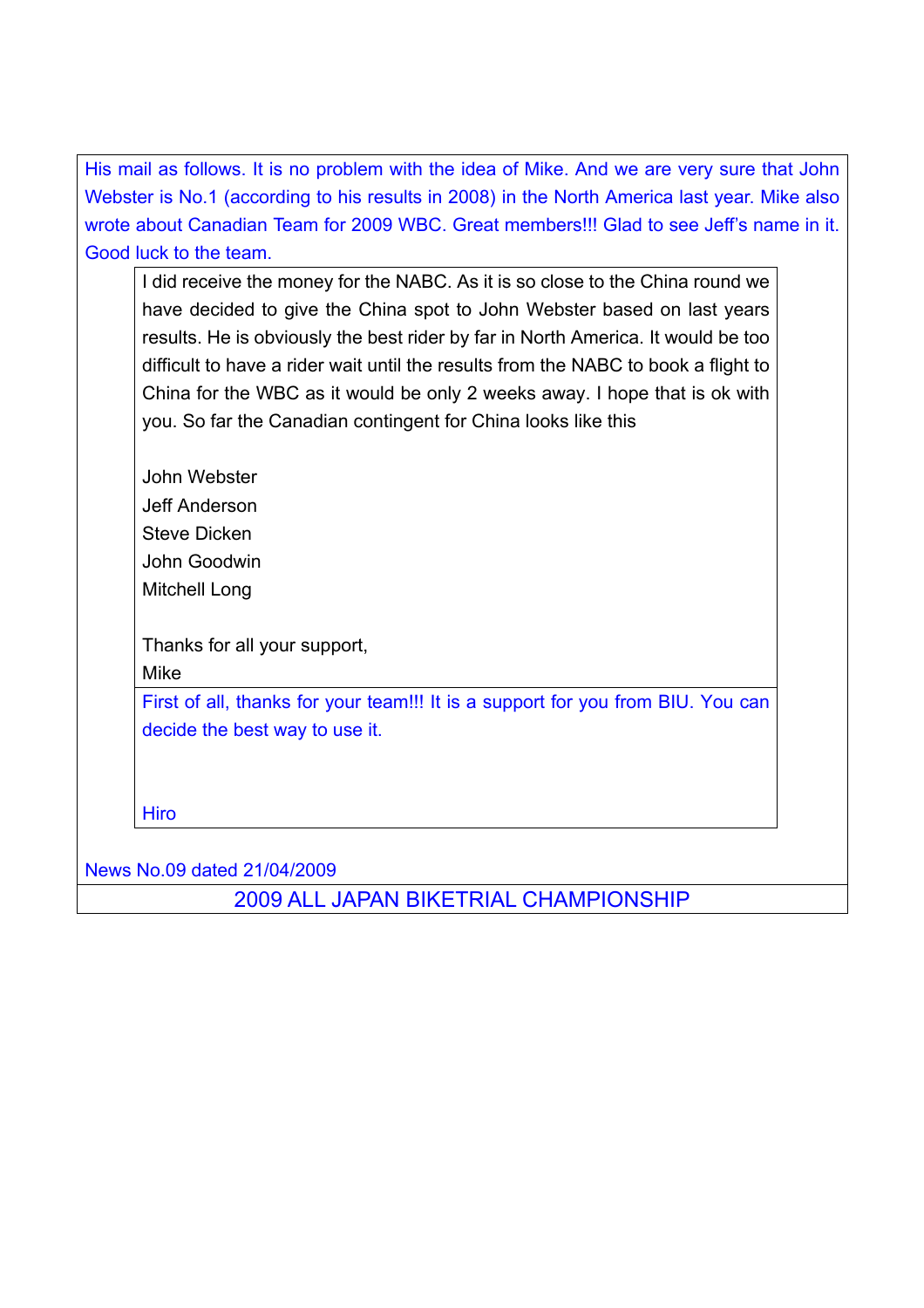

The event was held at Inagawa Circuit (near to Osaka) in Hyougo Pref. on 20/04/April as the first round of national Biketrial championship. 78 participants made entry to the event and they enjoyed it. It was very good day and a lot of people came to watch. This event will be the qualification for the 2009 WBC Japanese selection of BJU. So the result was very important for the riders. You can check the photos with the following web page. 2009R-1

The official results as follows:

**Elite** 

| Pla. | <b>Name</b>             | <b>Bike</b>  | <b>Penalty points</b> | Clean |
|------|-------------------------|--------------|-----------------------|-------|
|      | <b>Kazuki Terai</b>     | <b>MONTY</b> | 15                    |       |
|      | Ryuta lizuka            | <b>ECHO</b>  | 18                    |       |
|      | <b>Yasutaka Shibata</b> | <b>MONTY</b> | 20                    |       |

J.Senior

| Pla. | <b>Name</b>             | <b>Bike</b>  | <b>Penalty points</b> | <b>Clean</b> |
|------|-------------------------|--------------|-----------------------|--------------|
|      | Takuya Hagiwara         | <b>MONTY</b> | 18                    |              |
|      | Kouta Saito             | <b>GIANT</b> | 28                    | b            |
|      | <b>Shouta Hashimoto</b> | <b>KOXX</b>  | 31                    |              |

### Minime

| Pla. Name     | <b>Bike</b>  | <b>Penalty points</b> | Clean |
|---------------|--------------|-----------------------|-------|
| Taichi Tamura | <b>MONTY</b> |                       |       |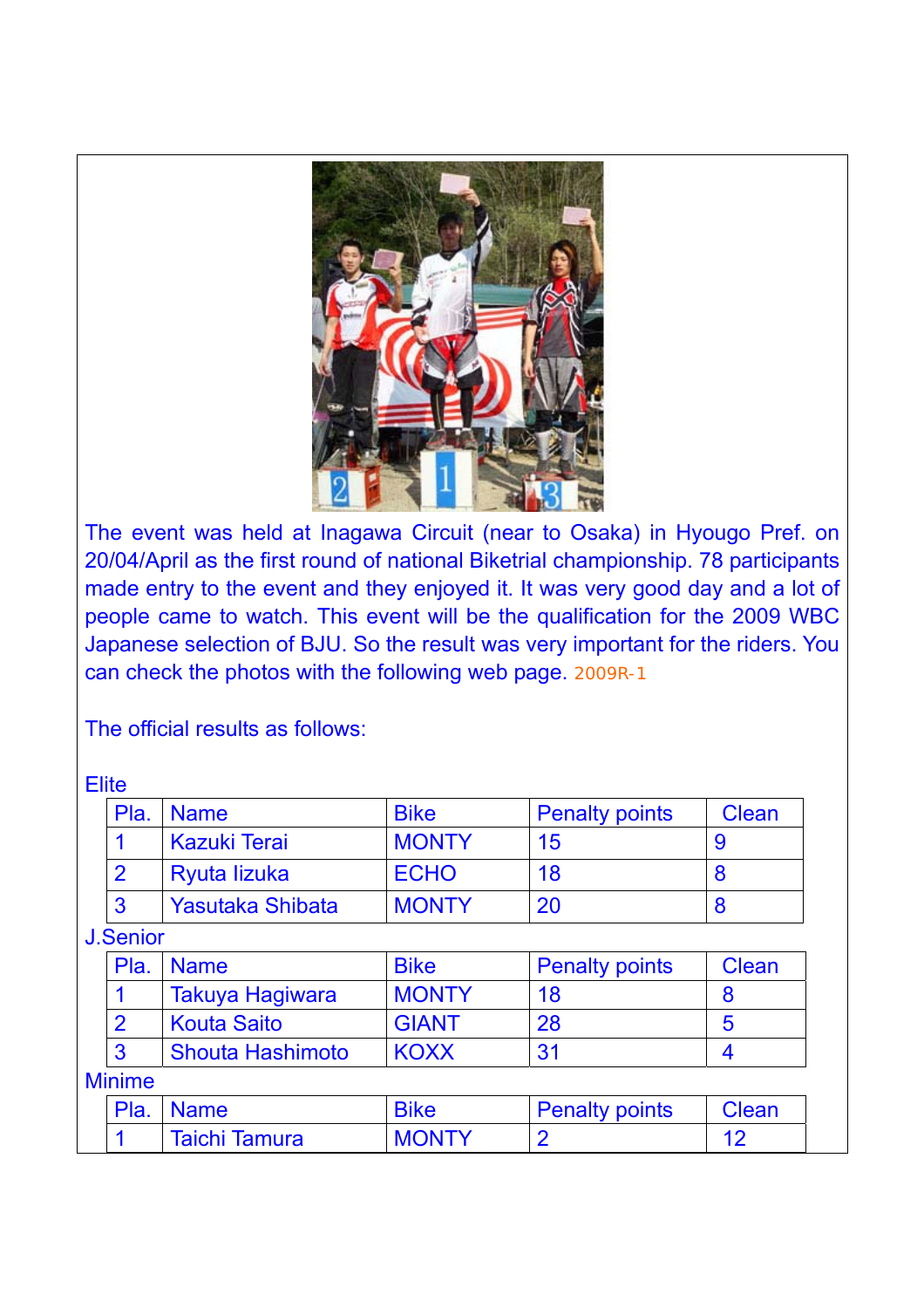| $\overline{2}$     | Hirosato linuma                                                       | <b>KOXX</b>                    | 5                     | 10            |
|--------------------|-----------------------------------------------------------------------|--------------------------------|-----------------------|---------------|
| 3                  | Daichi Tsuboi                                                         | <b>MONTY</b>                   | $\overline{7}$        | 11            |
| <b>Benjamin</b>    |                                                                       |                                |                       |               |
| Pla.               | <b>Name</b>                                                           | <b>Bike</b>                    | <b>Penalty points</b> | <b>Clean</b>  |
| 1                  | Ryouga Tsuchiya                                                       | <b>MONTY</b>                   | 1                     | 13            |
| $\overline{2}$     | <b>Yuga Ujikawa</b>                                                   | <b>MONTY</b>                   | 6                     | 11            |
| 3                  | Jin Izumisawa                                                         | <b>RAIZIN</b>                  | 8                     | 10            |
| <b>Poussin</b>     |                                                                       |                                |                       |               |
| Pla.               | <b>Name</b>                                                           | <b>Bike</b>                    | <b>Penalty points</b> | <b>Clean</b>  |
| 1                  | <b>Tatsuya Shimohara</b>                                              | <b>DOB</b>                     | 14                    | 8             |
| $\overline{2}$     | Ryouma Hayashi                                                        | <b>DOB</b>                     | 15                    | 9             |
| 3                  | Eiichi Kaminaga                                                       | <b>DOB</b>                     | 17                    | 6             |
| Femina             |                                                                       |                                |                       |               |
| Pla.               | <b>Name</b>                                                           | <b>Bike</b>                    | <b>Penalty points</b> | <b>Clean</b>  |
| 1                  | <b>Yuna Hirano</b>                                                    | <b>MONTY</b>                   | 14.4                  | 10            |
| $\overline{2}$     | <b>Masumi Ohshiro</b>                                                 | <b>MONTY</b>                   | 16.9                  | 9             |
| 3                  | Suzuka Shimohara                                                      | <b>MATSUDA</b>                 | 44.4                  | 3             |
| <b>Constructor</b> |                                                                       |                                |                       |               |
| Pla.               | <b>Name</b>                                                           |                                |                       | <b>Points</b> |
| 1                  | <b>MONTY</b>                                                          |                                |                       | 83            |
| $\overline{2}$     | <b>GIANT</b>                                                          |                                |                       | 22            |
| 3                  | <b>MATSUDA</b>                                                        |                                |                       | 10            |
|                    |                                                                       |                                |                       |               |
|                    | News No.08 dated 20/04/2009                                           |                                |                       |               |
|                    |                                                                       | <b>EUROPEAN CUP IN BREZOVA</b> |                       |               |
|                    |                                                                       |                                |                       |               |
|                    | Dear Delegates and BikeTrial Friends,                                 |                                |                       |               |
|                    |                                                                       |                                |                       |               |
|                    | The European Cup in Březová is near! We wrote up some reasons         |                                |                       |               |
|                    | why you and your riders should take part in this event.               |                                |                       |               |
|                    | Please let it be known to all of your riders. Thank you very much. We |                                |                       |               |
|                    | are looking forward to meeting you in Březová.                        |                                |                       |               |
|                    |                                                                       |                                |                       |               |
|                    | Sincerely yours,                                                      |                                |                       |               |
|                    | Anna Šmehlíková                                                       |                                |                       |               |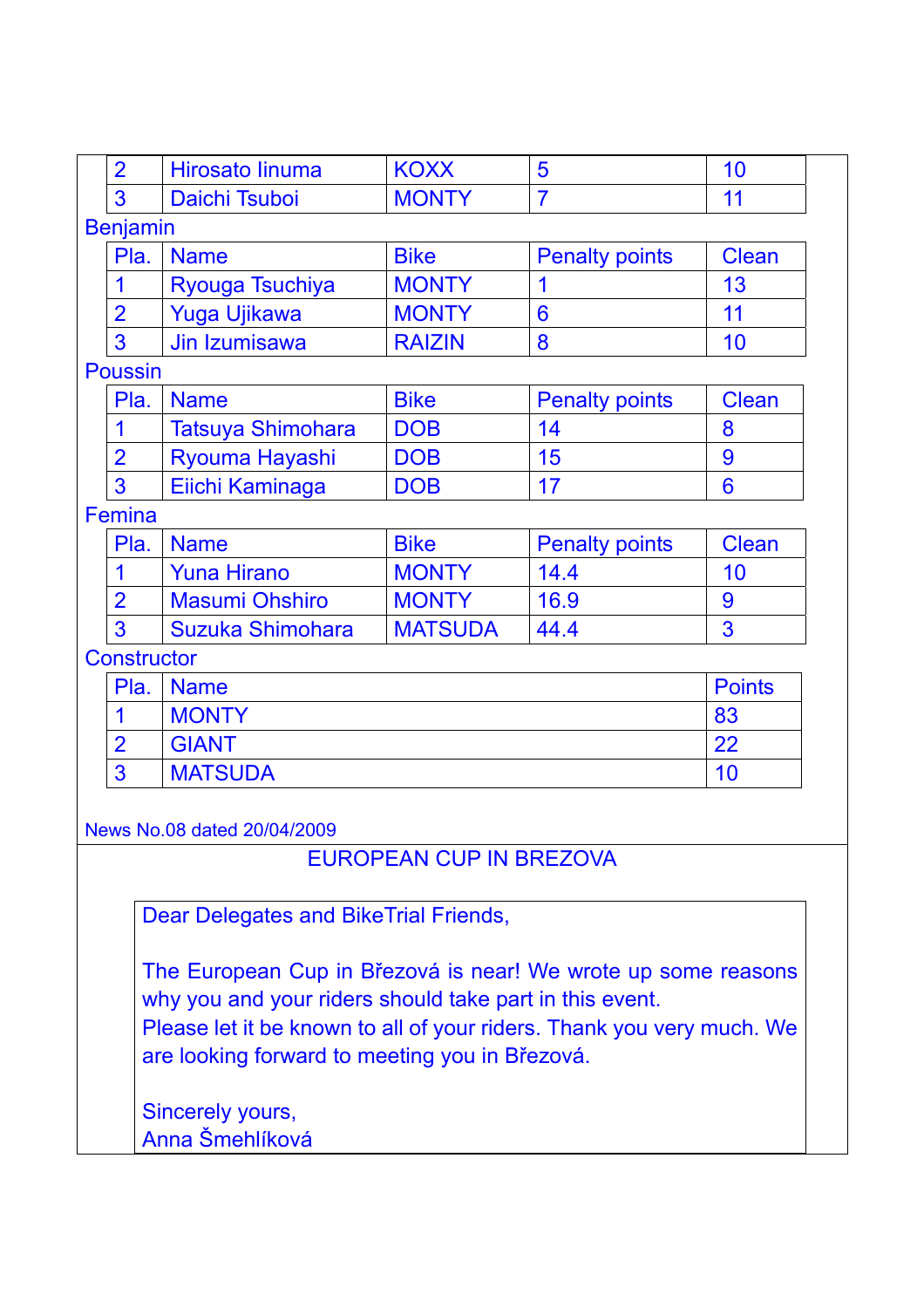| Why should you go to Březová?<br>? You can meet with your BikeTrial friends and spend an                                                                        |
|-----------------------------------------------------------------------------------------------------------------------------------------------------------------|
| enjoyable weekend with them.                                                                                                                                    |
| ? You will compete in the event organized by the traditional and<br>experienced Czech organizer and you can improve your skills<br>in a very good natural area. |
| ? If you support the organizer - you will support our lovely sport.                                                                                             |
| ? You will have good results in European Cup 2009<br>(Czech/Italy/UK) or possibly even, you will win the great cup,<br>or Elite prize money.                    |
| ? You can visit very nice Czech cities like Sokolov, Karlovy Vary,<br>Prague - there are many historical sites and interesting places<br>to know.               |
| ? You can try typical Czech cuisine and your parents or minders<br>can try a very good Czech beer.                                                              |
| ? You will gain in experiences.                                                                                                                                 |
| application to the organizer or us.                                                                                                                             |
| Do you want to have this nice cup? So don't hesitate and send your<br>News No.07 dated 16/04/2009                                                               |
| <b>HAPPY EASTER</b>                                                                                                                                             |
| We received a cute greeting card for Easter from EBU today. Thanks Anna!                                                                                        |
| Dear Delegates and BikeTrial Friends,                                                                                                                           |
| The European BikeTrial Union would like to wish you a nice and happy Easter.                                                                                    |
| We are looking forward to meeting you in Březová.                                                                                                               |
| Sincerely yours,                                                                                                                                                |
| Anna Šmehlíková                                                                                                                                                 |
| Assistant to the President of the E.B.U.                                                                                                                        |
|                                                                                                                                                                 |
| News No.06 dated 10/04/2009                                                                                                                                     |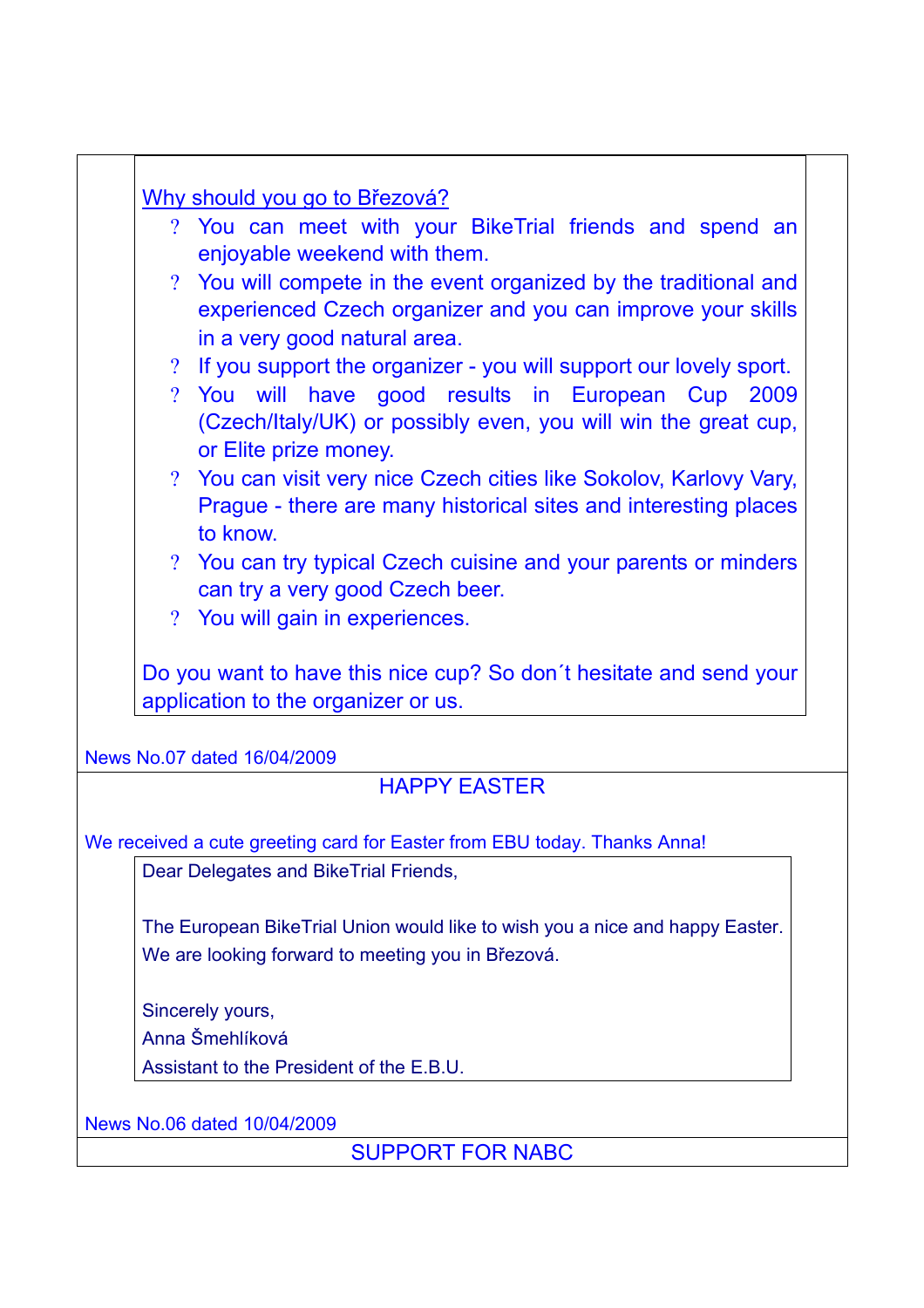We BIU already sent the support fee of 1,500 USD to Biketrial Canada for North American Biketrial Championship (The event will be held at CPTA in Vancouver on 8-9/August/2009). It will be a prize money (a help buying the ticket to 2009 WBC China Ping Tang) for the Elite winner of the NABC. We hope the event success.

News No.05 dated 10/04/2009

### DRESSLER CAMP

Dear Delegates and BikeTrial Friends,

Dressler Camp 009 will be held in Tanvald (CZE) again on August 12th 16th 2009!! Josef Dressler, 1998 and 2003 BIU World champion and 2005 European champion organizes his Dressler Camp for the third time. The Camp is a place to ride your bike, motorbike or unicycle. You can learn something from top Czech riders and you can take a part in several competitions and contests during the Camp. You'll meet your friends and you'll also find new ones. It is all about having fun and enjoying our trials party. The first two Camps showed that trials can be so much fun!!

:-) You will find the first draft of camp's schedule in CAMP section of our web at www.dressler.cz. There are also some accommodation tips and DC009 venue live web camera link at CAMP information page. Check DC007 and DC008 photos and videos there. We wish you'll like it enough to get motivated to come to Czech republic in August. We are sure we'll have great trials event again. There is no BIU World championship competition in Europe this year, so Dressler Camp 009 is the greatest opportunity to meet BikeTrial friend again and spend few days together. Last year's Dressler Camp 008 video is here: http://vimeo.com/3491411. It is a bit long but so is the Camp ;-) There are some events every day and every night... shop@dressler.cz, ICQ 373446847 and Facebook DRESSLER shop is where you find us...

News No.04 dated 10/04/2009

JASON WILL VISIT PING TANG SOON

Preparation of WBC in China is going well and soon Jason will visit the venue of WBC. You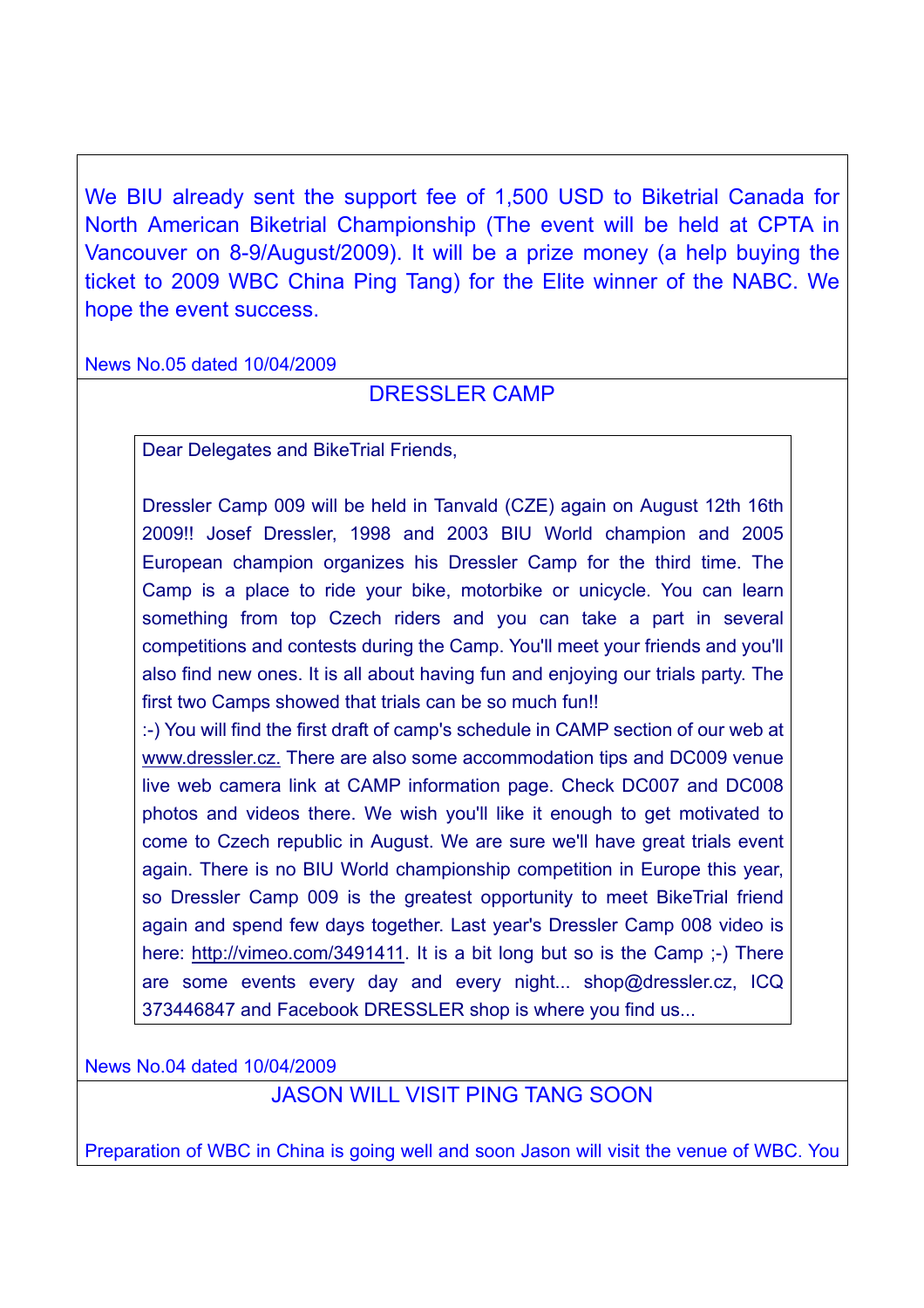can check something about his plans through following correspondence between Jason and Hiro.

Dear Jason,

(Jason) I will go to Ping Tang the day after tomorrow to help them apply the event for the China Sports Council.

(Hiro) Please give my best regards to all of them.

- (J) And I will check the venue to arrange sections and track.
- (H) I see. It is a lot of work.
- (J) I will send a brief of the event to you after all things is finished.
- (H) I will wait for your information.
- (J) I plan to make 10 sections for Group A (1-10)and 8 sections for group B and C (21-28).
- (H) That will be fine.
- (J) About section, how do you think about make 2 artificial sections you designed for WBMC on the plaza?
- (H) It is a good idea. Making those sections in the plaza area will make more people excite. Especially some old people and VIP cannot go deep in the park or far up the liver. The can watch competition easily in the plaza area.
- (J) 1. Bamboo section as section 1 and 21 for all categories.
	- 2. Dragon section as section 10 and 28 for all categories. Or Dragon as section 1 and 21?
- (H) I think that you have a lot of time to decide it. I think Bamboo section in the beginning of the competition will be fine. The rider's body is not hot enough in the beginning and balance section works to get some easy mistake from some riders. Dragon section can be a final main section to determine the winner. It will be the most exciting section.
- (J) If is ok, then inside the park there will be 8 sections for Group A and 6 section for Group B and C.
- (H) That will be fine.
- (J) How do you think about to use the sections in World Cup including the speed section and make some change, and add some new sections.
- (H) The speed section of World Cup was very good. It can be used for WBC too. But making 2 artificial sections + 1 speed section means 3 extra sections…. May be a little problem. (In the rules, max 2 artificial sections with special penalty system) But I can agree and support the plan for the organizer.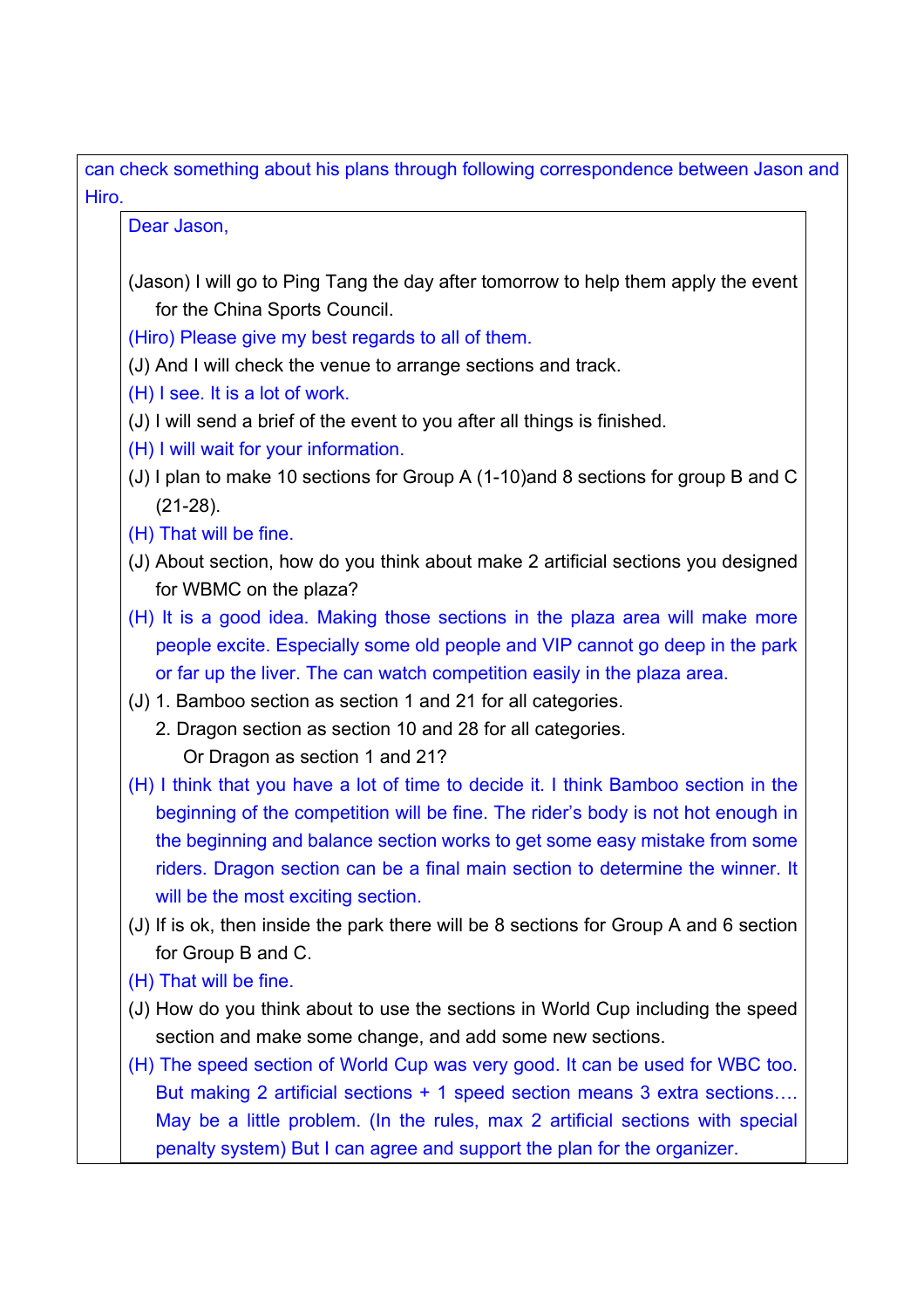(J) How do you think if the speed section could be used for Group B and C? Or the time limit should be much than Group A? If ok, then will be one more section for all categories. (H) The speed section of World Cup can be the same or can be modified. It can be used for all categories. May be a little bit short for Group B and C. I think you can put wood bridge on some part and it can help riders go faster. You can choose the best idea from some ideas. (J) About the score card, can I change it into English? If it's ok, please check the red characters on the sample, is it correct? (H) I think they are fine. (J) If you agree, I will ask designer to design a new one in English and make some change about the position of the color sign, for I find the blank for name is taken much place by the circle please check the score card in Japan WBC. I find in WBC Japan just used half of the card, is it a must to make 20 sections on the card. (H) Normally the riders should change the score cards at main control after the first lap is over. So the organizer prepared cards for the first lap and cards for the second lap. That is the reason. I am planning to send the invoice of 2009 WBC by post and e-mail tomorrow. I hope it is okay for you. Sincerely yours, Hiro Dear Hiro Thanks a lot for your answering and explanation. I will check the venue and try to find some solution of these ideas. I will send message to you while anything

Best Regards Jason

News No.03 dated 08/04/2009

developing. Thanks again.

NATIONAL BIKETRIAL CHAMPIONSHIP IN SINGAPORE